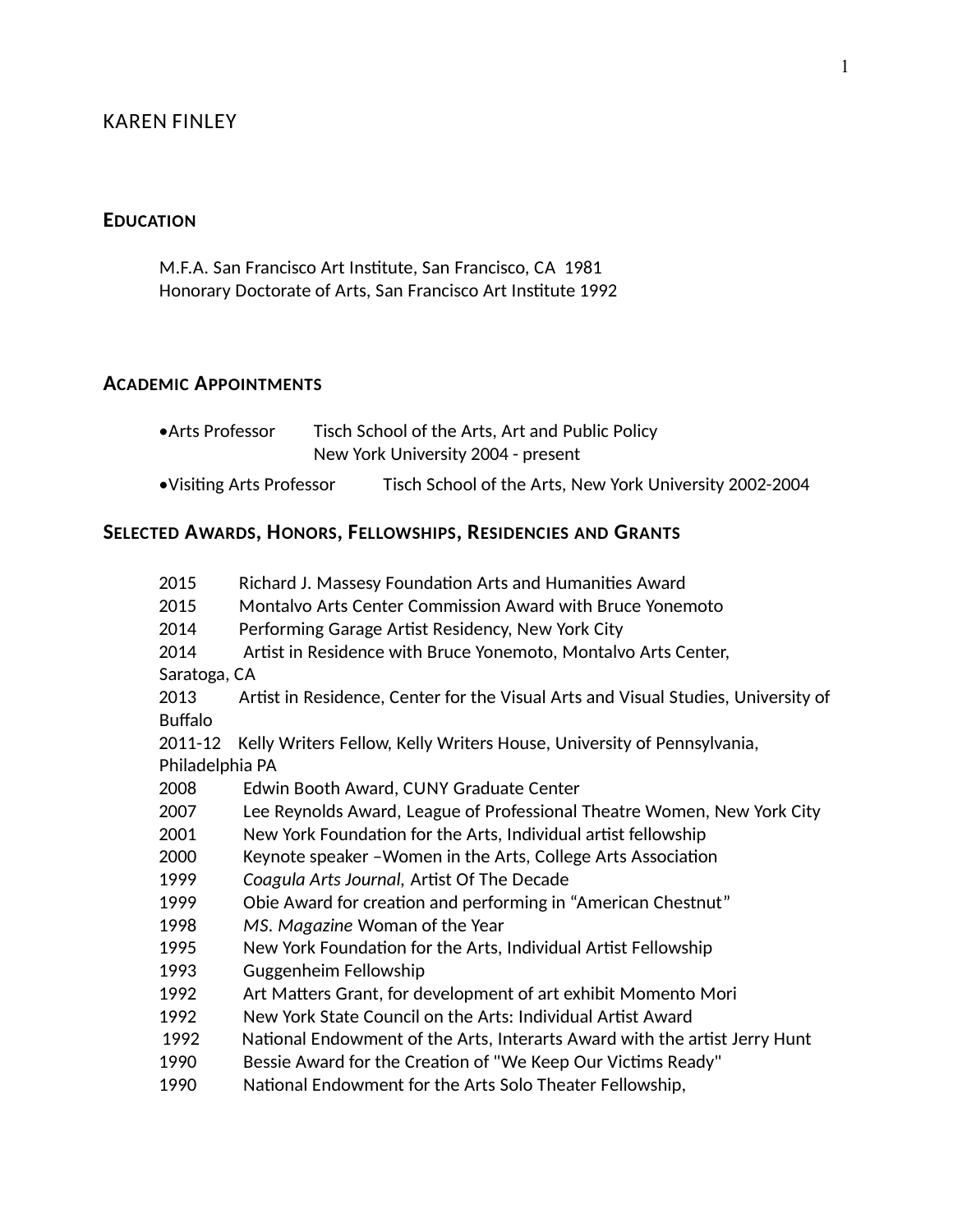1990 New York Foundation of the Arts, Artist Fellowship

1990 Art Maters Grant, a private foundaton, towards the development of the exhibit Momento Mori

1989 National Endowment for the Arts Inter-Arts Grant for the development of new work

1988 Kitchen Tour Touring Program, a year long national touring support program with the performance " The Constant State of Desire"

1988 Art Matters Grant, individual art award to support development of Theory of Total Blame

1988 New York State Council of the Arts, Individual Artist Fellowship,

1987 Art Matters Grant, Individual Artist Fellowship

1987 Bessie Award for the Creation of "The Constant State of Desire"

1986 New York Council of the Arts

1985 Jerome Emerging Artst Grant, private foundaton grant for emerging artst who work in experimental forms

1983 National Endowment for the Arts Individual Arts Fellowship, Emerging Artists for New Genres

# **Selected Exhibitons**

**Visual Art**

### **2015 SOLO**

**Dallas Art Fair,** Dallas, Texas April 8- 12

- Coagula Curatorial Gallery Works on Paper
- Psychic Portraits *Daily open studios where Finley created commissioned live portraits in the gallery*

### **2015 Group**

**Museum of Contemporary Art, Los Angeles** June 6 – September 13 Pacific Design Center *Tongues Unted* 2 works

 *The Black Sheep* 2 Bronze Plaques

2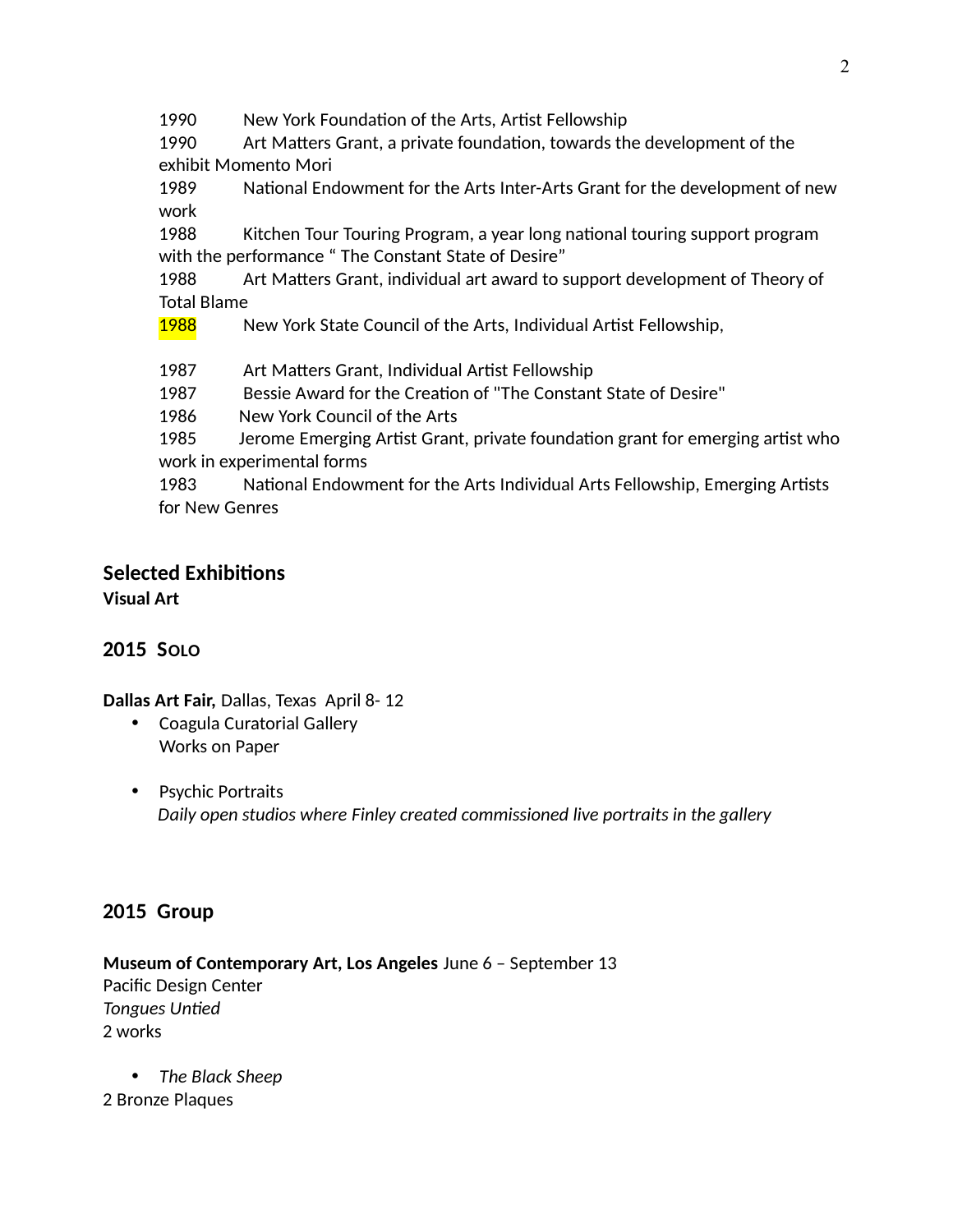*Finley's iconic poem prayer to the outsider and those sufering from aids in cast in bronze*

• Memento Mori *Archival material from Finley's 1992 exhibit on the aids crisis* 

#### **White Box Gallery, NYC -** June 17 – Aug. 23

*The Last Party* 4 w *I shot myself because I love you, if I loved my self I'd be shootng you* (acrylic and ink on handmade paper) 5' x 30'. 199 5

Pooh Unplugged Series – 1995 ( suite of 3 drawings)

- *What a place for an S + M Bar*
- *I wish I had some porno to remember Mr. Sanders by*
- *Put the gun down and get the nipple clamps out of the freezer*

ink on paper

7 x 10

#### **Pratt Manhattan Gallery, NYC**

*Performing Franklin Furnace* – February 19 – April 30 Group Exhibition of documentation and representation *Selectons from Franklin Furnace's exhibiton highlights* 

• A Woman's Life Isn't Worth Much 4 images

#### **2014 GROUP**

Museum Art Museum of Arts and Design, NYC *NYC Makers: The MAD Biennial -* July 1 – Oct. 12 Artist Anonymous -artist support group as social practice bi-weekly meetings. Catalogue

#### **2014 Solo**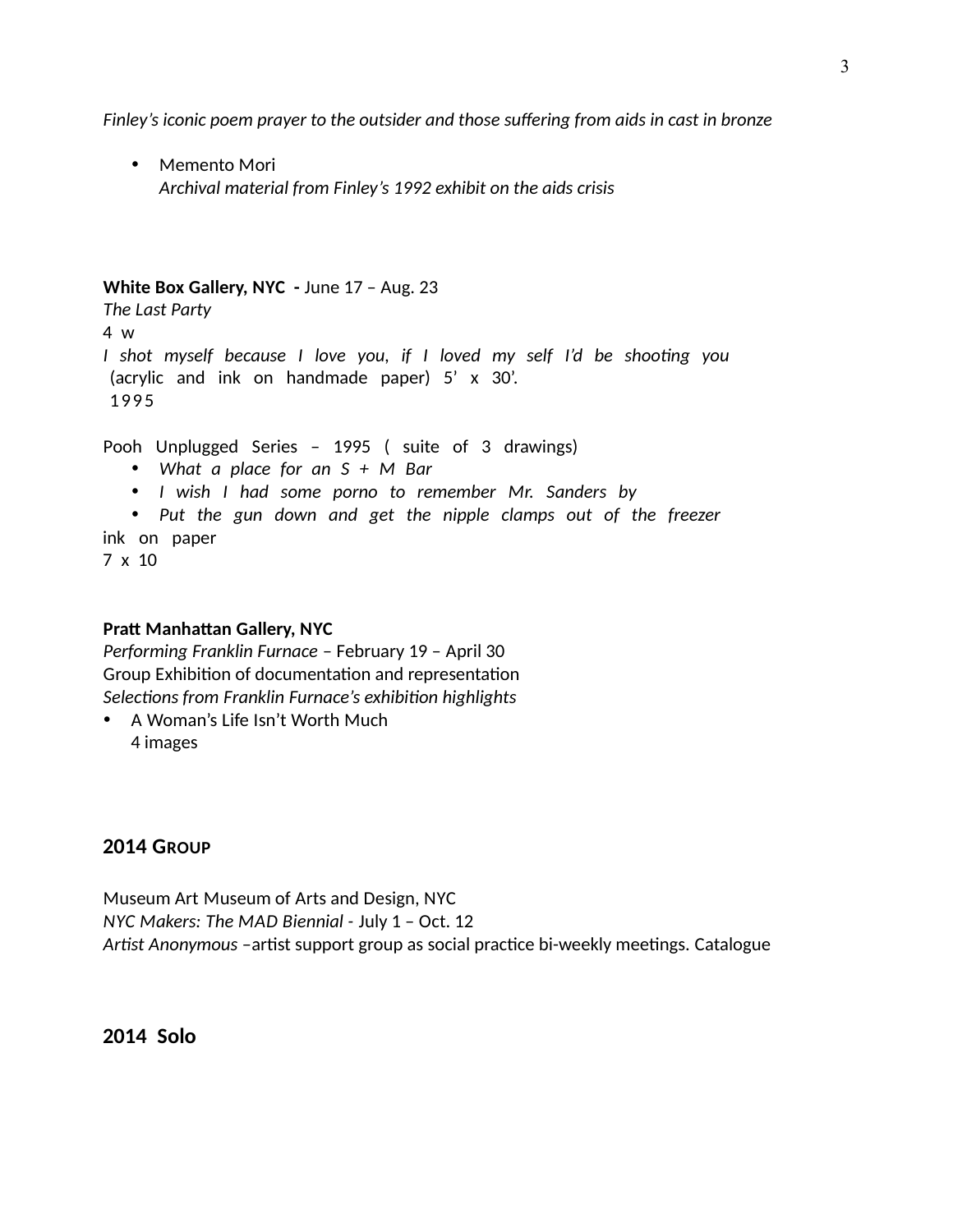**Hallwalls Center of Contemporary Art, Bufalo, NY**

Oct. 25, 26, 2014 Artists Anonymous - Artist Support Group

#### **Miami Art Fair at Aqua December 3- 7**

 $\circ$  Exhibition of portraits *Psychic Portraits* 25 drawings

#### Coagula Curatorial Downstairs at Aqua *New Video works – framed video stll life's*

- **Rose Still Life- 1 min**
- Hurricane Sandy The Lights are out 2 min
- Studies in Light  $1:30$

Coagula Upstairs gallery at Aqua

o *Artst Anonymous –* Artst Support Group – Dec- 3

#### **2013 Solo**

**Freight and Volume** Contemporary Art Fair **Berliner Liste 2013** Berlin, Germany *The Troubles – video 39 min. ( on loop on* 40 in fat screen)

Coagula Curatorial COAGULA CURATORIAL, JANUARY – FEBRUARY 2014 LOS ANGELES SEXT ME IF YOU CAN PAINTINGS ON CANVAS

The New Museum, *Sext Me if You Can –*New York City May 2013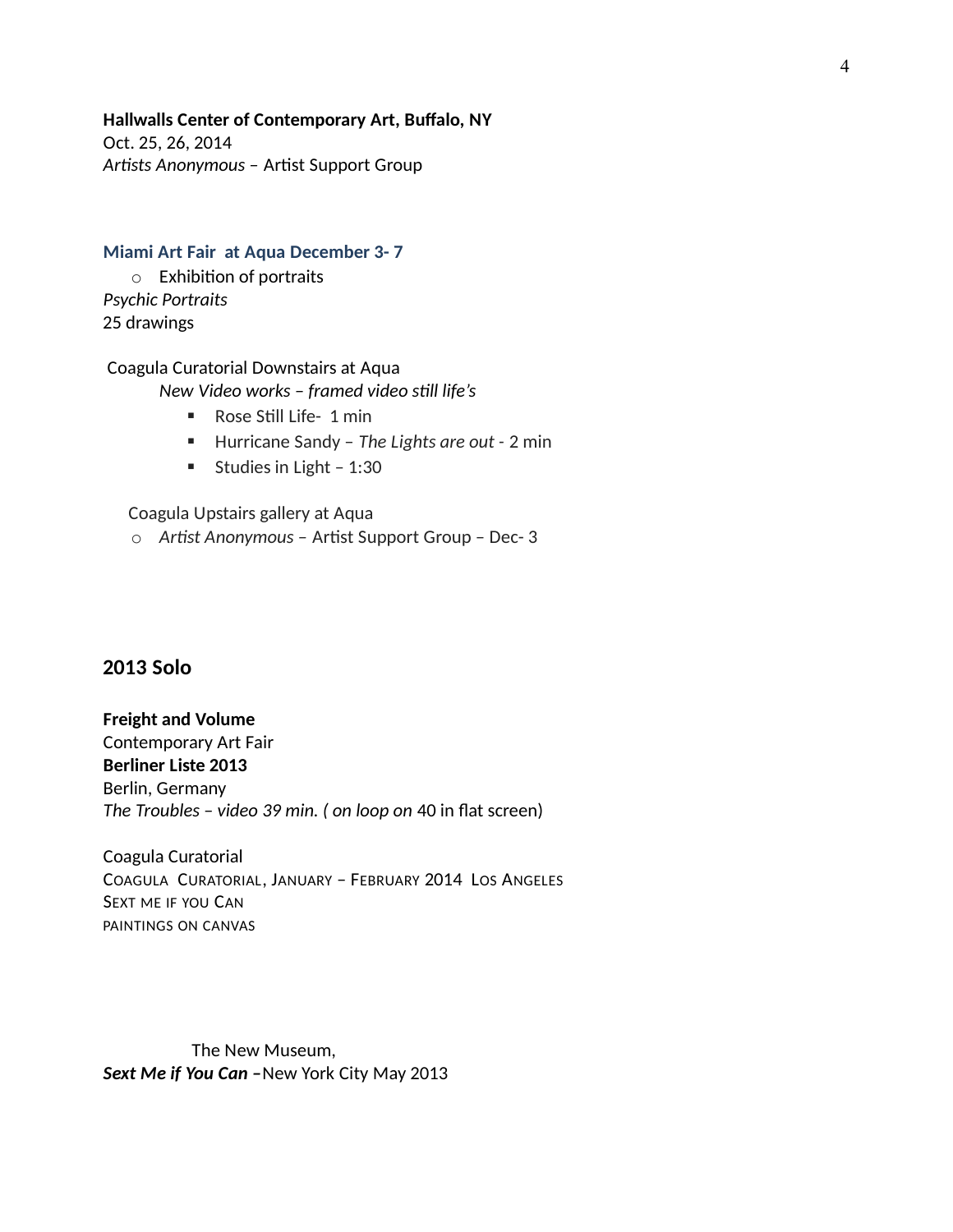an interactive live work where the public sends sexts to Finley and she creates art in the museum *in a studio based on the images. The artwork is then exhibited.* 

#### **2013 Group**

Mykonos 2013 Biennale, Greece June 21- 23, 2013 *The Nursing Tape 1:30" Nude in Museum 1" 2 video works* 

#### **La Mama Galleria, NYC**

Visual Aids, *Its Not Over*, 25 Years of Visual AIDS - June 1- 30, 2013 2 w. *WRITTEN IN SAND 1992 AND THE BLACK SHEEP TEXT 1990*

#### **Freight and Volume Gallery,** New York City, NY

The Decline and Fall of the Art World Part one – The One Percenters *An exhibit of 6 artsts responding to the theme* 3 artworks The Complaint Booth -Installation with interactive IPAD  *The Troubles - Mult channel video – 39 minutes The Art World and its Discontents: A Community Mandala -* A public art work, paper and markers – changing dimensions

#### **The Eleventh Hour Sept 7- Oct 12**

Diverse Works, Houston Texas Performance documentaton of *We Keep Our Victms Ready ephermera*

#### **Forum Stadtpark, Graz, Austria -Nov 8th – Dec 7, 201**

*A Buddy for a Text* Curated by Veronika Heur *This exhibiton included text and performance. I had one installaton in the exhibit.* Tales of Taboo Installation - sound, disco ball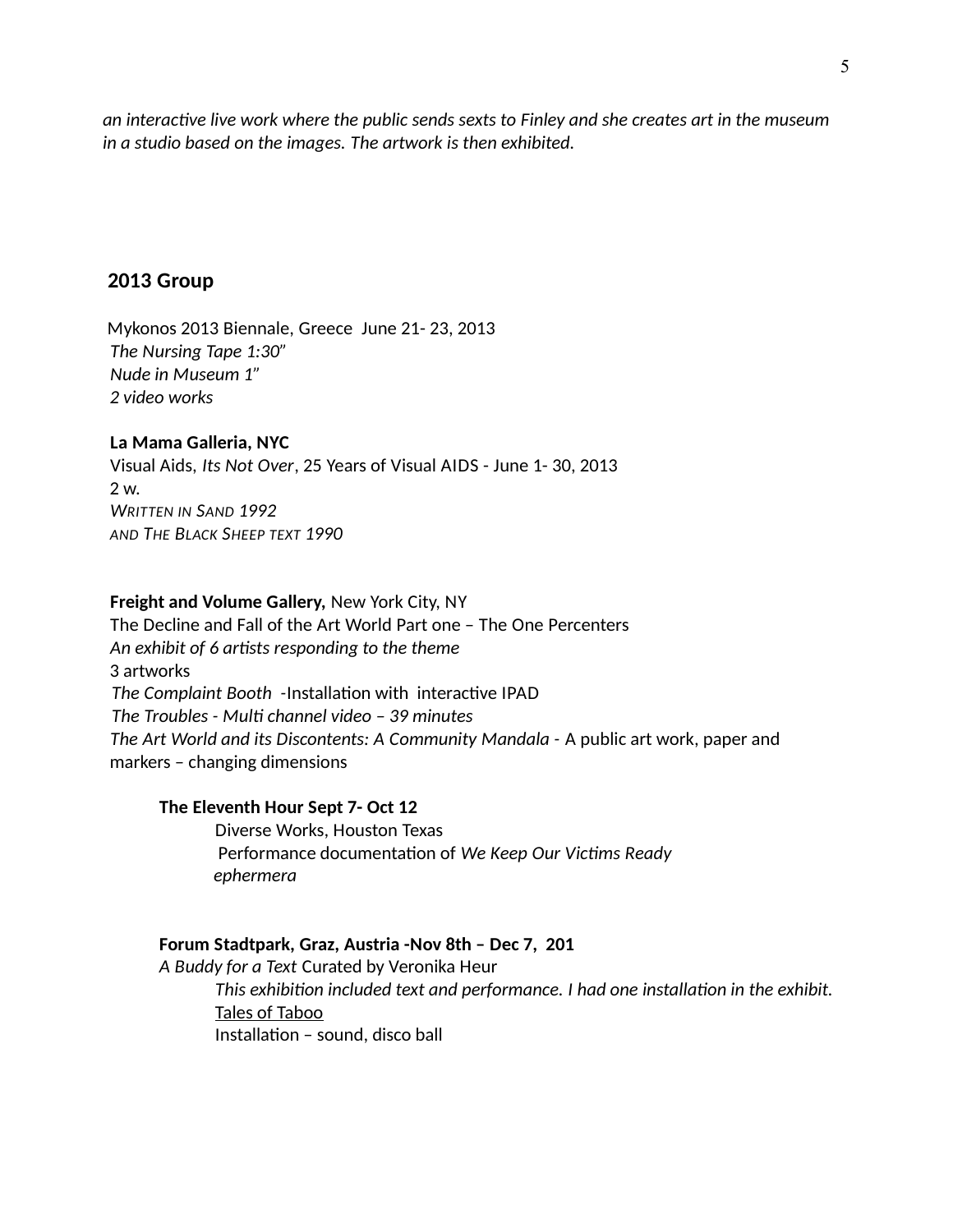#### **2012 SOLO**

Coagula Gallery, Los Angeles, California July 20 through September 2012  *Spirit Drawings* Solo exhibit of works on paper *A series of 26 " intuitve" portraits with companion performance*

Project Miami Art Fair December 2-9, 2012 2 solo exhibits - Coagula Curatorial – Intuitve portraits Visual art exhibit:– 20 drawings and paintng

 Sext Me if you Can - December 7 and 8, 2012 Live Interactive Performance and Installation *Sext Me If You Can*

#### **2012 GROUP**

 **KW Insttute of Contemporary Art, Berlin Germany** February 19 – April 8, 2012 You Killed Me First, 1985 : *The Cinema of Transgression Group exhibiton of flms from the East Village, directed by Richard Kern with David Wojnarowicz*

Laurie M. Tisch Illumination Fund, New York City - March 2012 - September 2012 *Because Dreaming is Best Done in Public: Creatve Time in Public Spaces* Archival material from performance 1- 900 – Karen - *In 1998 Finley created an interactve tme based performance where she created a 1900 line and created daily performances for 6 months on her musings of the culture wars, trials and tribulatons of the artst, world maters and cultural critques of* 

*society.*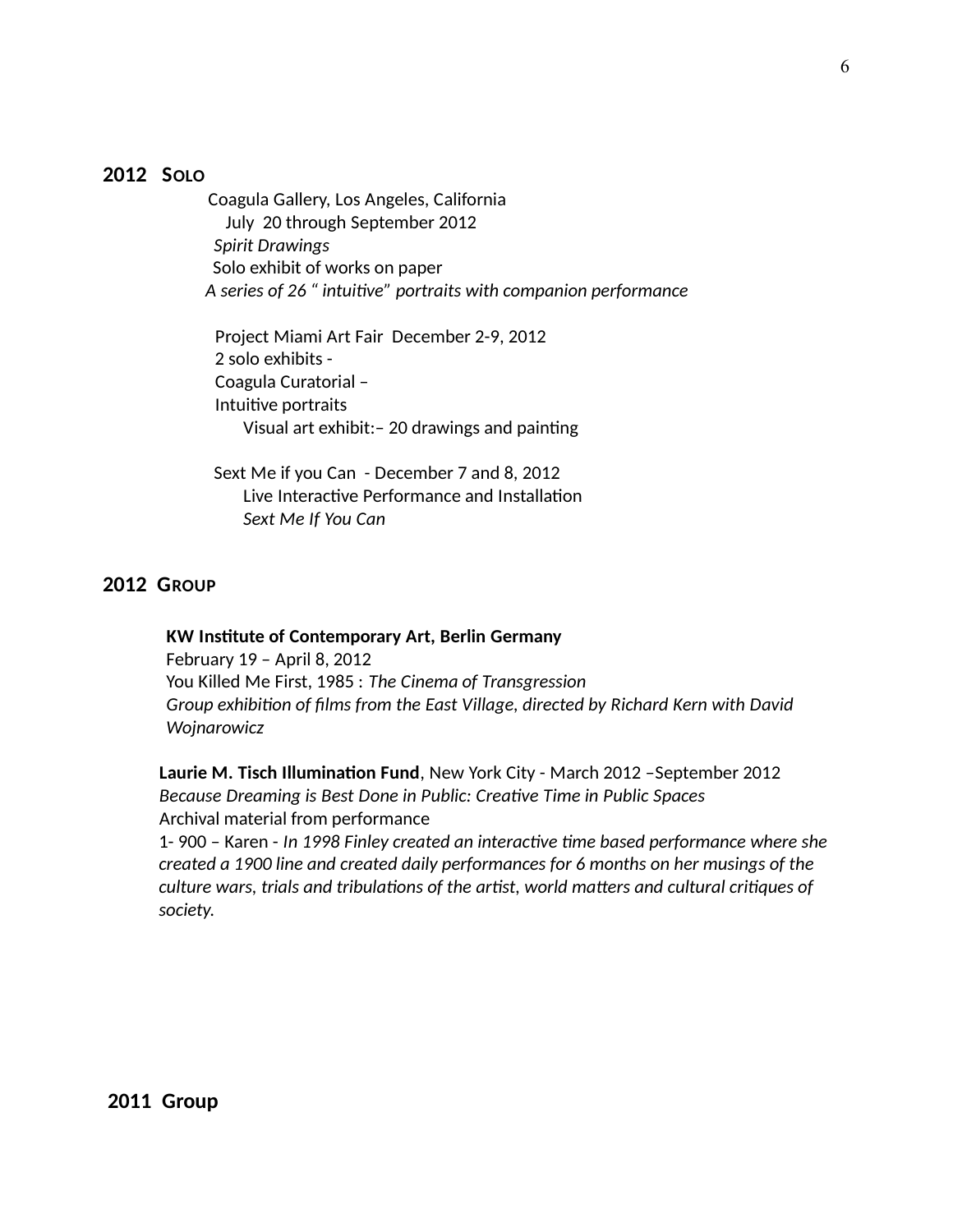#### **The Gefen Contemporary, Museum of Contemporary Art, Los Angeles**

Oct. 1- 2011 – Feb. 12, 2012

*Under the Black Sun – California Art* 1974- 1981

 2 w. photo documentaton of performances *Don't Hang the Angel and Death cakes and Autsm*

 **Museum of Modern Art,** New York, NY Feb- May 2011 *Looking at Music 3.0*

1 wk *Tales of Taboo –* sound installaton

#### **Ringling School of Art, Saeasota, Florida**

Math and Poetics The Many Moods of Love - Sound Installation

Aperture, New York City - September 17 -24 2011 Public gallery and group exhibit  *What Maters Now?* 1 work – *How do you like my bling?* ( collage, newspaper, )

#### **Charles Bank Gallery, New York City** October 11, 2011

*An exhibit beneft for Hallwalls*  1 w. Pooh drawing Ink on paper  $-7$  11"

## **2010**

 **Group**

 Alexander Gray Gallery, New York City Public Art *The Ribbon Gate*

### **2009**

Group

**10 years at New Image Art**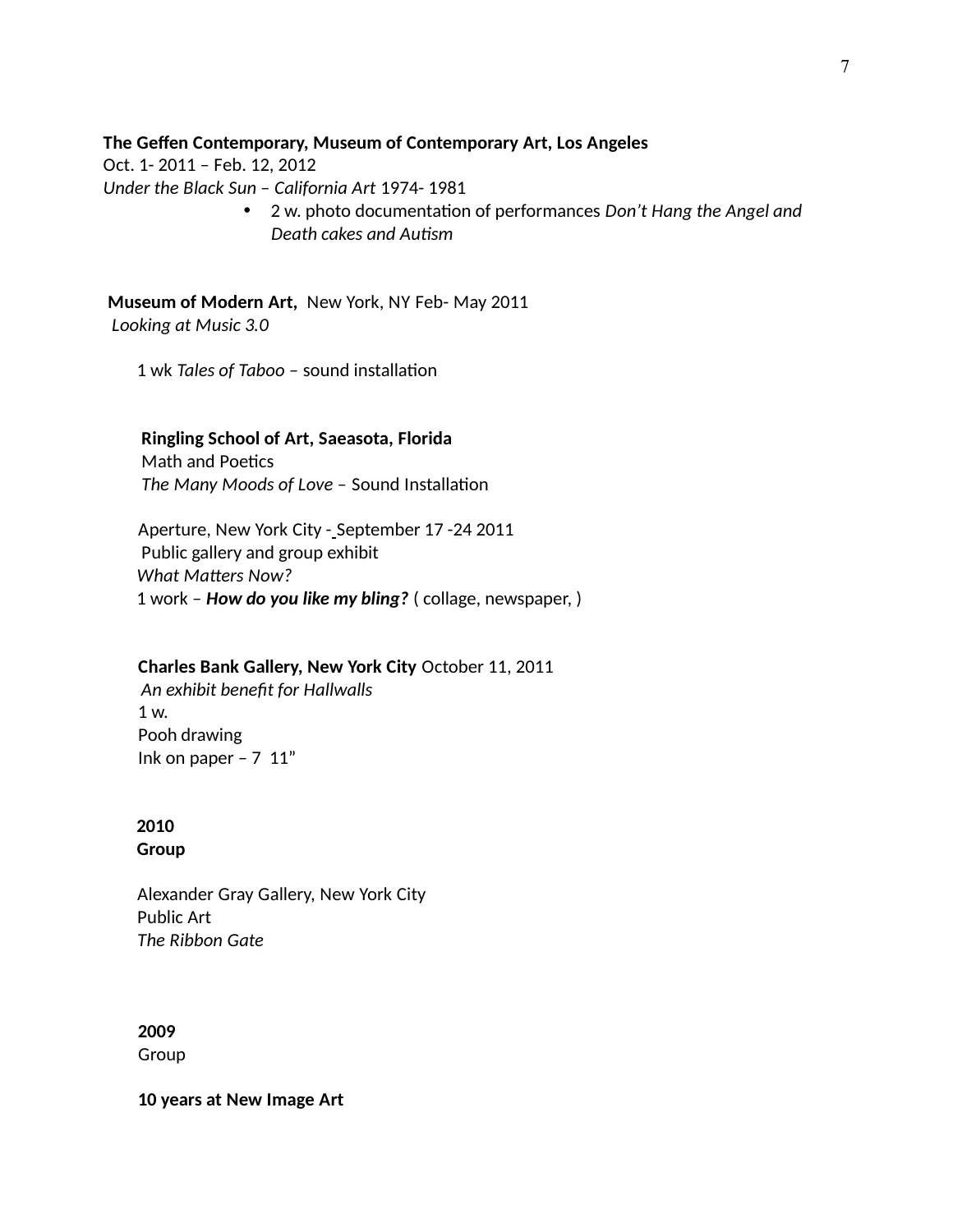New Image Art, Los Angeles, Ca 3 drawings from the Pooh Series, ink on paper Spring 2009

#### **In response to War**

Andy Warhol Museum Pitsburgh, PA 1 wk Ink on Paper, reclining nude *Mr. President, I'm Ready to be Invaded and Turn Over the Oil*

#### **2009 Public Installation - Ongoing**

#### **The Next Step To Your Future**

Prenninger Gespraeche Villa Feuerloescher Prenning, Austria – July 11- Nov 12 2009 *Open Heart* Outdoor public memorial to children of the Holocaust at Gusen Clay and glaze – To be on display as permanent memorial at Gusen Concentraton Camp, Gusen Austria May 2010

#### **2008 Group Exhibiton**

#### **Beall Center for Art and Technology**

University of California, Irvine *LIVE -*Curated by David Familian LIVE features nine artists who sample and transform data, photographs and video from the Internet and incorporate it into their sculptures and installatons. *Business as Usual-* 2 computers, 2 desks and chairs A computer generated installaton that collects and displays the compiled names of Iraqi, American, allied forces and civilian war casualtes of the present day Iraq war.

#### **Orange County Museum of Art**

Disorderly Conduct in Tumultuous Times Newport Beach, CA 3 works, drawings and artworks referencing the war on terror

#### **California Video Retrospective Exhibition**

The Gety Museum of Art, Los Angeles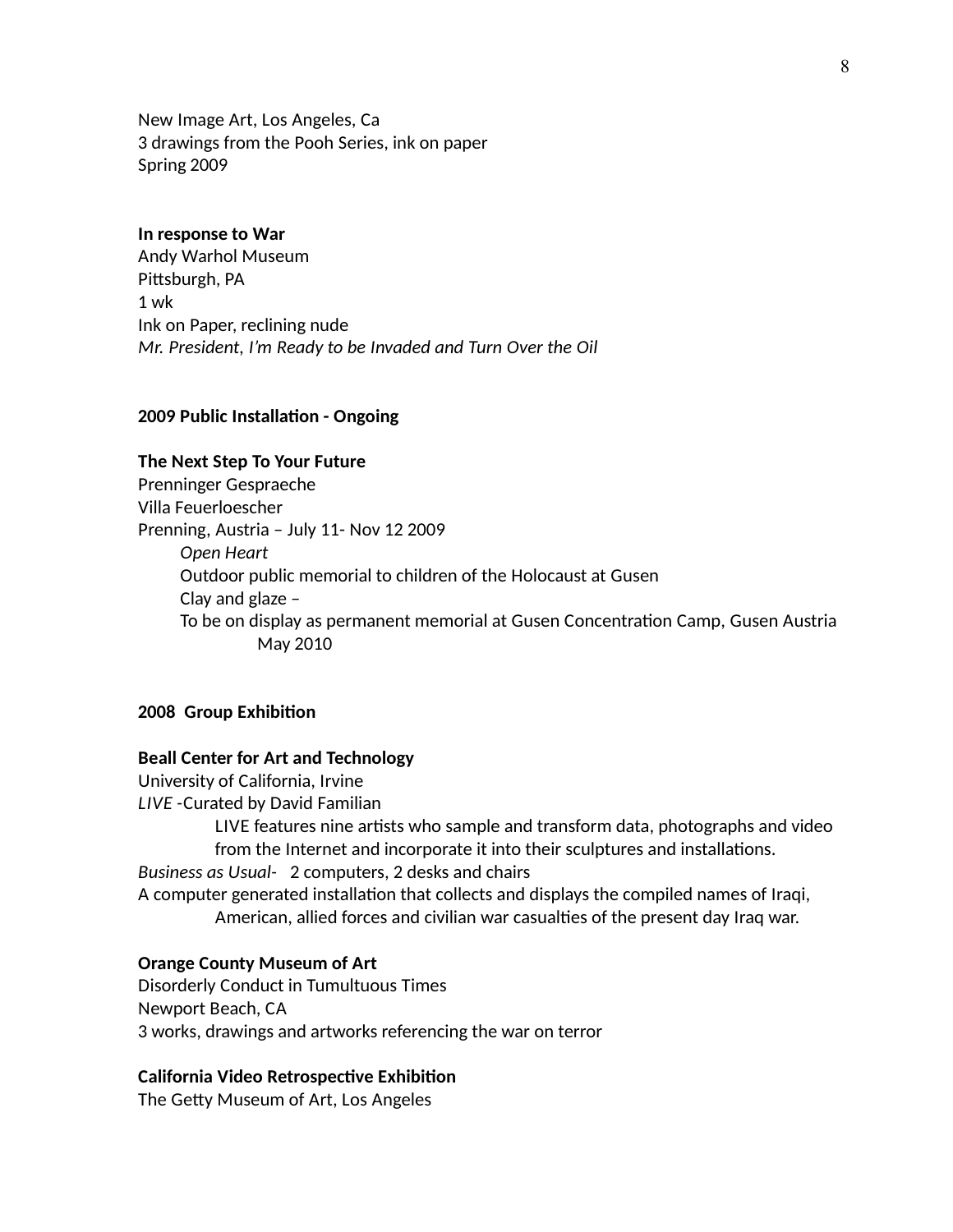1 video - Nude in Museum, The artist runs through the Museum of Contemporary Art nude when the museum is closed posing in front of nude statues of women.

#### **Exhibitons:**

#### **2008 Solo Exhibitons**

Artissima Art Fair, Turin, Italy

Alexander Gray Gallery

Solo exhibiton –November 3- 10, 2009

#### *Drawings from the Bush Administraton*

Works on paper from 2001 -2009 that were informed by events and policy during the Bush administration.

#### **Business as Usual: an interactive installation**

Names of the casualtes from the Americans, the Allies and the Iraqis. A list of names is compiled and the public writes the names of the dead onto a public mural as a memorial.

#### **2007 Solo Exhibitons**

Alexander Gray Gallery –NewYork City October –December, 2007 *Naton Building* Drawings, installations, sculpture

*Naton Building*  Emerson College Huret Spector Gallery Boston, MA February 13 –April 16 2007 Installation, drawings, sculpture

#### **2006 Solo**

Karen Finley George and Martha *300 ink drawings from the book, George and Martha of an afair between the president and domestc diva*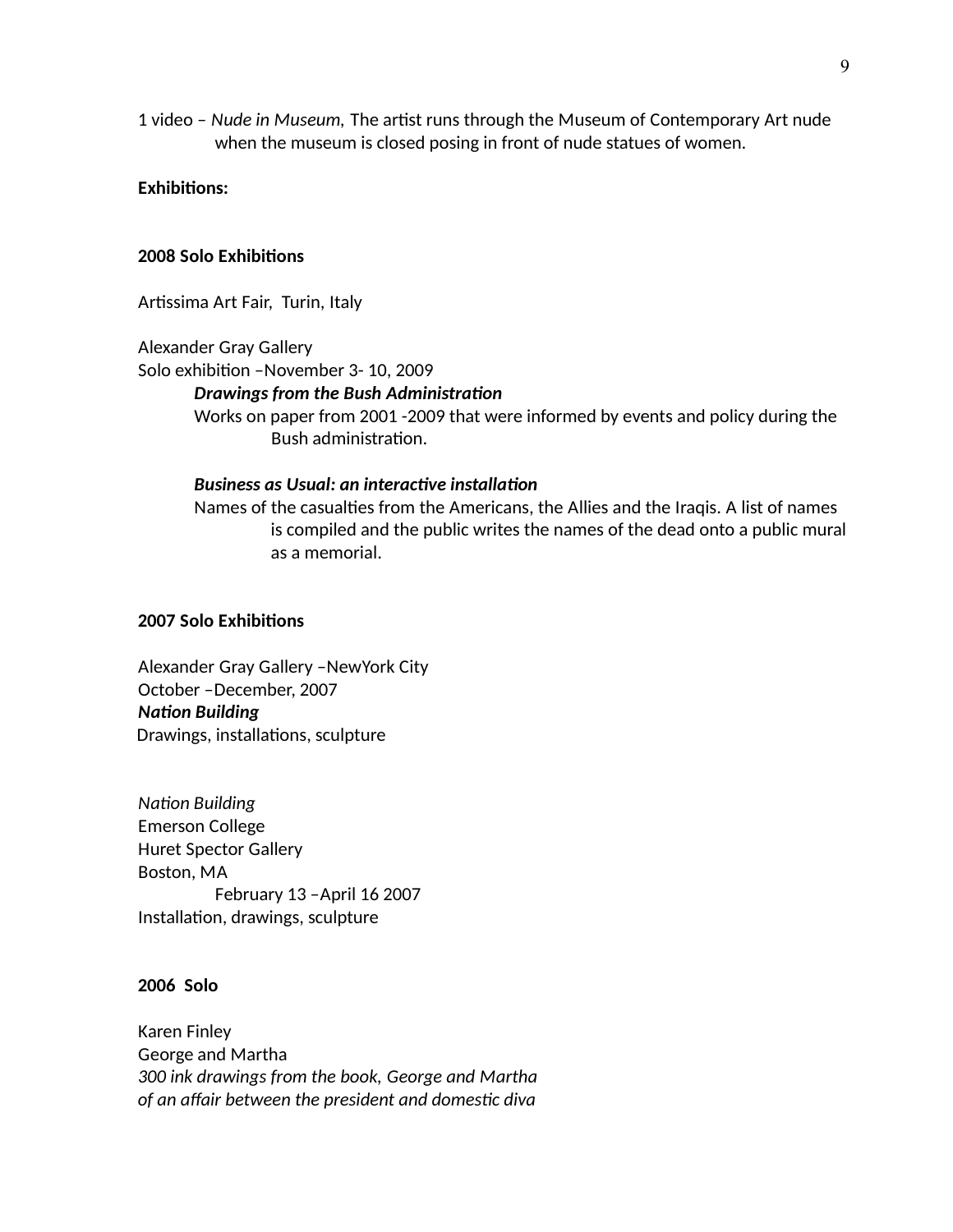Feb 9 –March 18

#### **2006 Group**

Potentially Harmful: The Art of American Censorship Georgia State University, Atlanta Jan 10 –March 10 Installaton of wall mural –*The Virgin Mary is Pro-Choice*

Downtown 1974- 84 Grey Art Gallery *A survey show of Downtown New York*  Photo documentation

#### **2005 Solo**

*Navigate - Baltic Art Centre-*The Dreams of Laura Bush, The Passion of Terri Schaivo Newcastle Upon Tyne, England

Navigate – Putnitz Ship, Psychic Portraits, Newcastle Upon Tyne, England

East Village USA , The New Museum-*I'm an Ass Man* video documentation/single monitor, catalogue

Alternative, Psychic Portraits, 1 work Brooklyn

#### **2004 Solo**

Psychic Portraits, Powerhouse Books, NYC Psychic Portraits, Chelsea Hotel DNA GALLERY, Provincetown, MA. Psychic Portraits,-Channeling Chinati -The Ballroom, Marfa Texas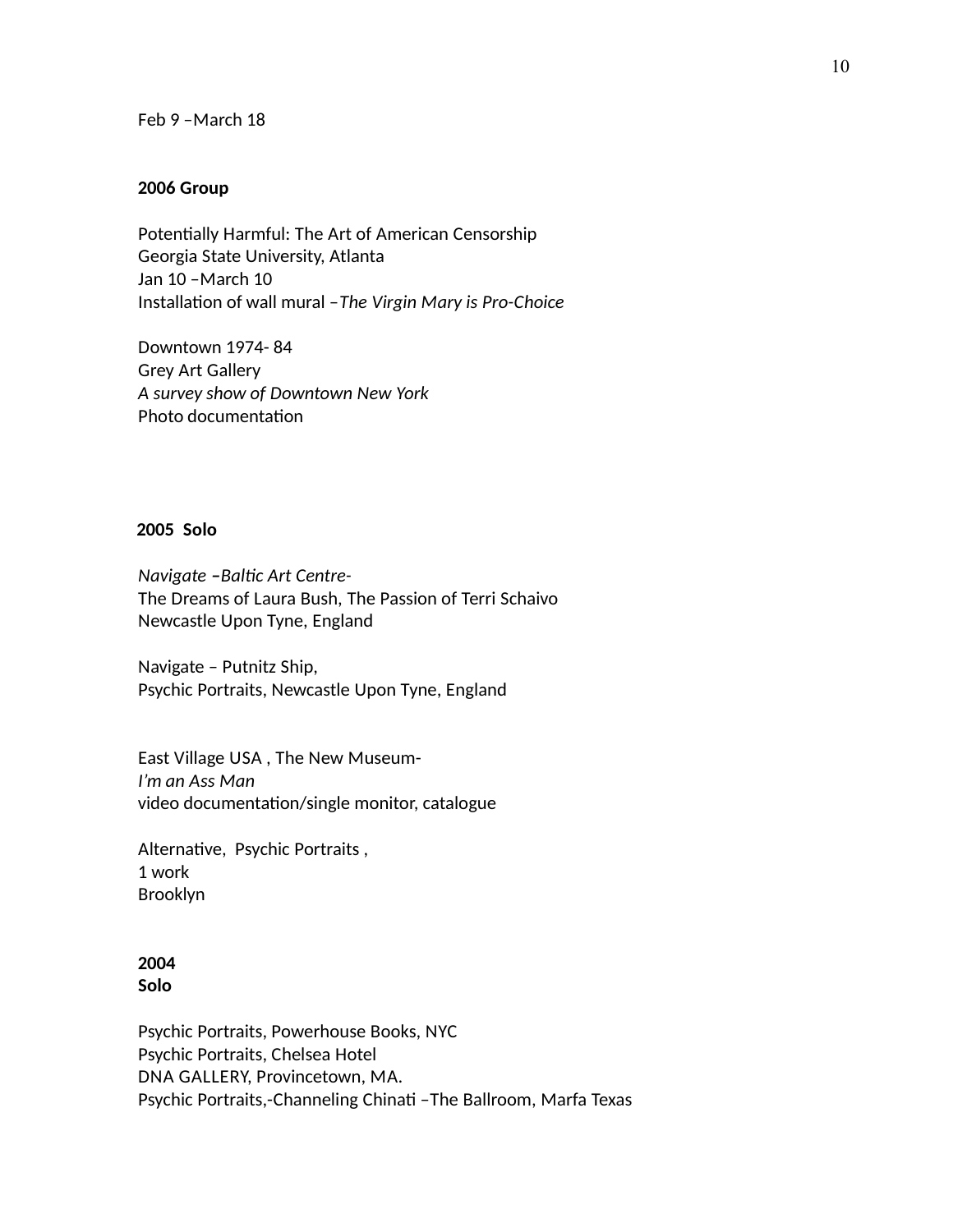#### **Group**

Soap Factory, Minneapolis MN, LOVE Matters an audio installation Optimism, The Ballroom, Marfa Texas- 44 portraits

#### **2003**

#### **Solo**

Psychic Portraits, Chelsea Hotel NYC Psychic Portraits The Kitchen, NYC Psychic Portraits, Boulder Museum Of Contemporary Art

#### **Group**

Controversial Art 1980's, Museum Of Contemporary Art, Cincinnat OH - 1 Wk Embrace – Feigen Contemporary 1 wk Body Politics - Helga Wimmer Gallery - 2 wks **Comic Relief** –5 wks Carnegie Mellon, Pitsburgh PA, Center for Contemporary Art. New Orleans University of Canterbury, England Rensselaer Polytechnic Insttute, New York University of Oklahoma Bowling Green State University, Ohio Kyoto University of Art and Design, JApan

#### **2002**

#### **Solo**

STATUS AND EMOTION, PAINTINGS AND DRAWINGS Liebman Magnan Gallery, New York City

#### **Group**

**Pictures, Patents, Monkeys, and more..on Collecting** Institute of Contemporary Art University of Pennsylvania, Philadelphia, PA 1 wk South Bend Regional Art museum, South Bend, Indiana Akron Art Museum- Akron, Ohio – 1 wk Robert Miller Gallery, New York City, NY –installaton Carnegie Mellon University, PItsburgh PA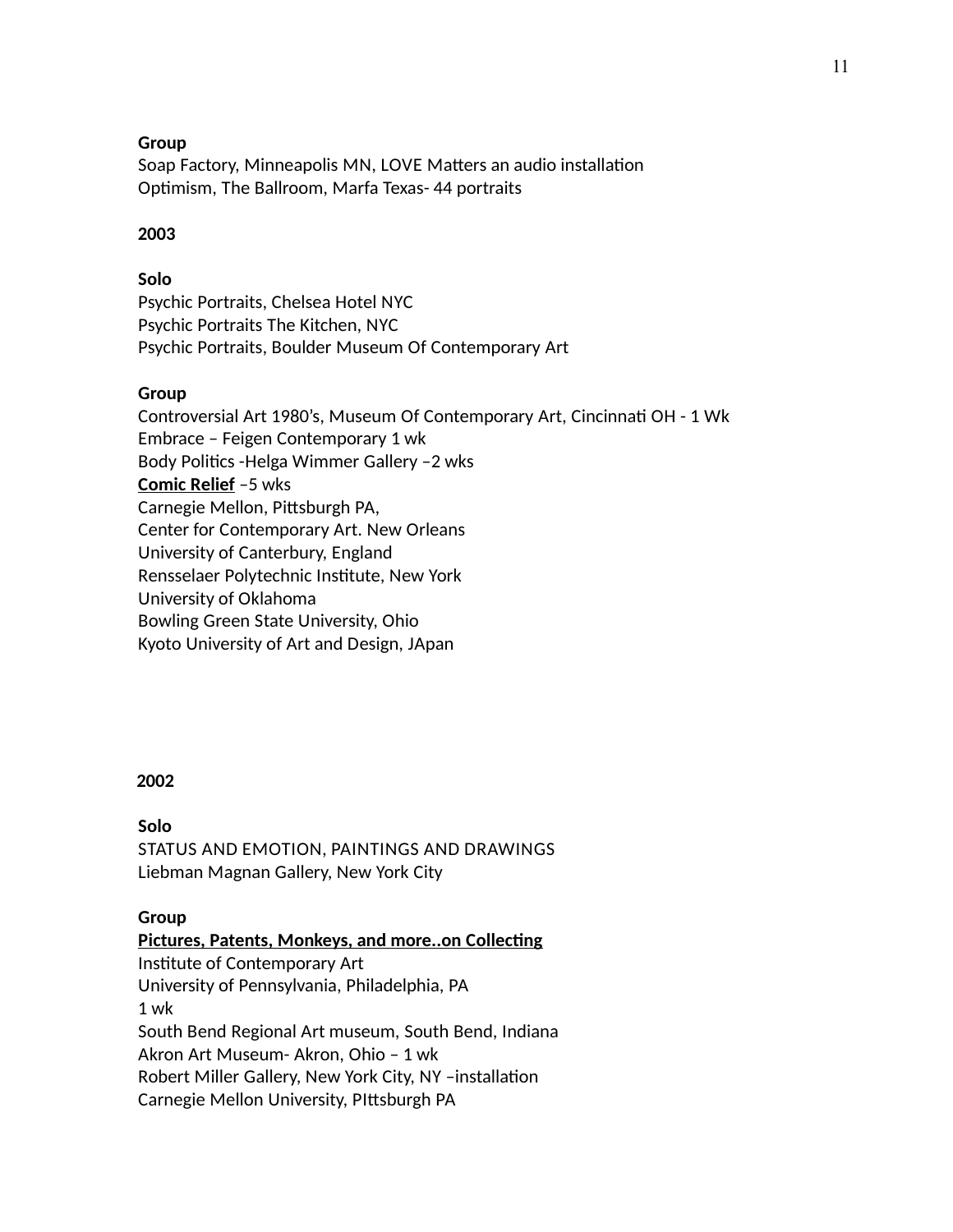#### **2001** group **Pictures, Patents, Monkeys, and more...on Collecting** Western Gallery, Western Washington University Bellingham, Washington John Michael Kohler Arts Center Sheboygan,Wisconsin

#### **2000**

Women Jane Addams Hull House, Chicago 4 wks

#### **1999 SOLO**

POOH UNPLUGGED –Track 16 –Santa Monica, CA

#### **Group**

Politics- Video, Green Eggs and Yams - Track 16, Santa Monica Senses – 1 w. –Patricia Carreira Gallery, Santa Monica,Ca Cal Arts Faculty Show, Valencia, CA Political Posters, 1 w. "Luck Of the Irish" Track 16, Santa Monica CA The Contemporary Nude- The Aldrich Museum, installation - Go Figure and drawings Ridgefield, CT Double Trouble -touring collection of Tom Patchett -La Jolla Museum, Spain

#### 1998

Podeweil, Berlin Germany -Mothers Maiden Name Wall XRATED POOH, Plan B, Santa Fe New Mexico –

1997 ASSEMBLAGE – New Image Art, Los Angeles Sao Paulo International -Sesc, Pinheiros, Brazil - Written In Sand -installation XRATED POOH –Painted Bride, Philadelphia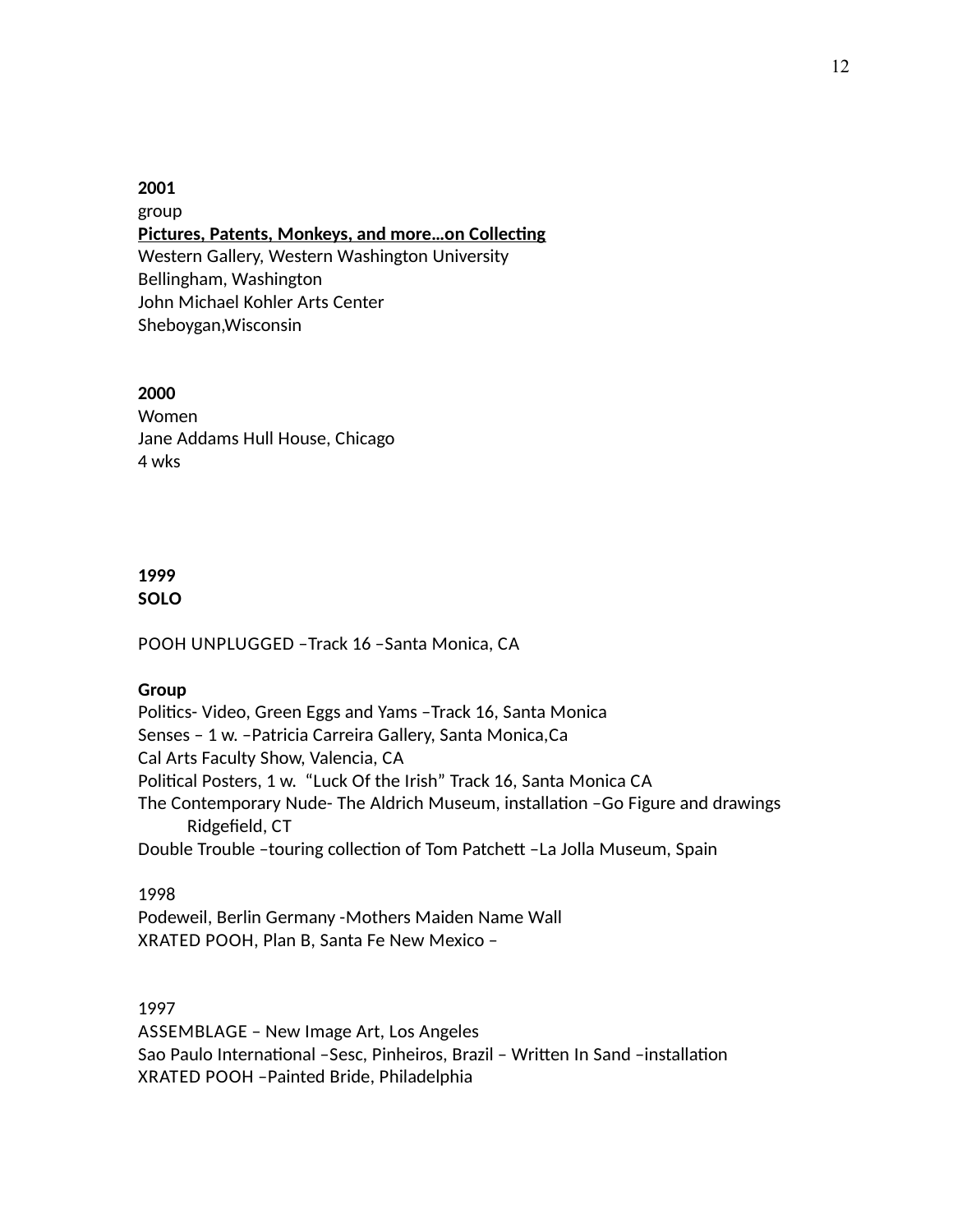Solo- Fotouhi Cramer Gallery, NYC Group- "Uncommom Sense", MOCA, Los Angeles/ "B.A.B.Y." Virginia Beach Center for the Arts

1996

Solo- "X-rated Pooh", DNA Gallery, Provincetown, MA. / "X-rated Pooh", New Image Art, Los Angeles

#### Group-

"B.A.B.Y." Hand Workshop, Richmond, VA. / "Sexual Politcs" , Armand Hammer Museum, Los Angeles / "Girls" New Image Art, Los Angeles /"Box", Fotouhi Cramer Gallery, NYC/ "Illustrious History: 1871 - Present", San Francisco Art Insttute/ "Tarot", Lombard Fried,NYC / "The Lottery", Threadwaxing Space, NYC

#### 1995

Solo- Flower Paintings, Lipton Owens Co., NYC

Group- "Outside the Frame(Performance and the Object)",Snug Harbor Cultural Center, NY;1w

"Drawn on the Museum", The Aldrich Museum of Contemporary Art, Ridgefeild, Conn;2w/ "The Joy of Paintng", HERE Gallery, NYC;1w /

"Chocolate!", The Swiss Institute, NYC; 1w

"Alternatives: 20 years of Hallwalls Art Center", Burchfield-Penny Art Center, Buffalo, NY; 1w /"Old Glory, New Story: Flagging of the 21st Century", Santa Monica Museum of Art; 1w./ "Bloom", Cristine Rose Gallery, NYC; 1w

1994

Solo-

"St. Kilda", Kim Light Gallery, Los Angeles /

"Moral History", Walter/McBean Gallery at the San Francisco Art Institute;Installation / "Written In Sand/The Vacant Chair", Cornerhouse, Manchester, England; Installation

Group-

"Members Only", Carles Poy Gallery, Barcelona, Spain; 1w /

"Outside the Frame(Performance and the Object)",Cleveland Ctr for Contemporary Art;1w /

"Puber-alles (why am I who am I?)", Stedelijk Museum, Amsterdam; 1w /

"Diagnosis: Breast Cancer", Denise Bibro Gallery, NYC; 1w /

"Flagging the 21st Century:A request for predictons",Capp St. Project, San Francisco;1w

13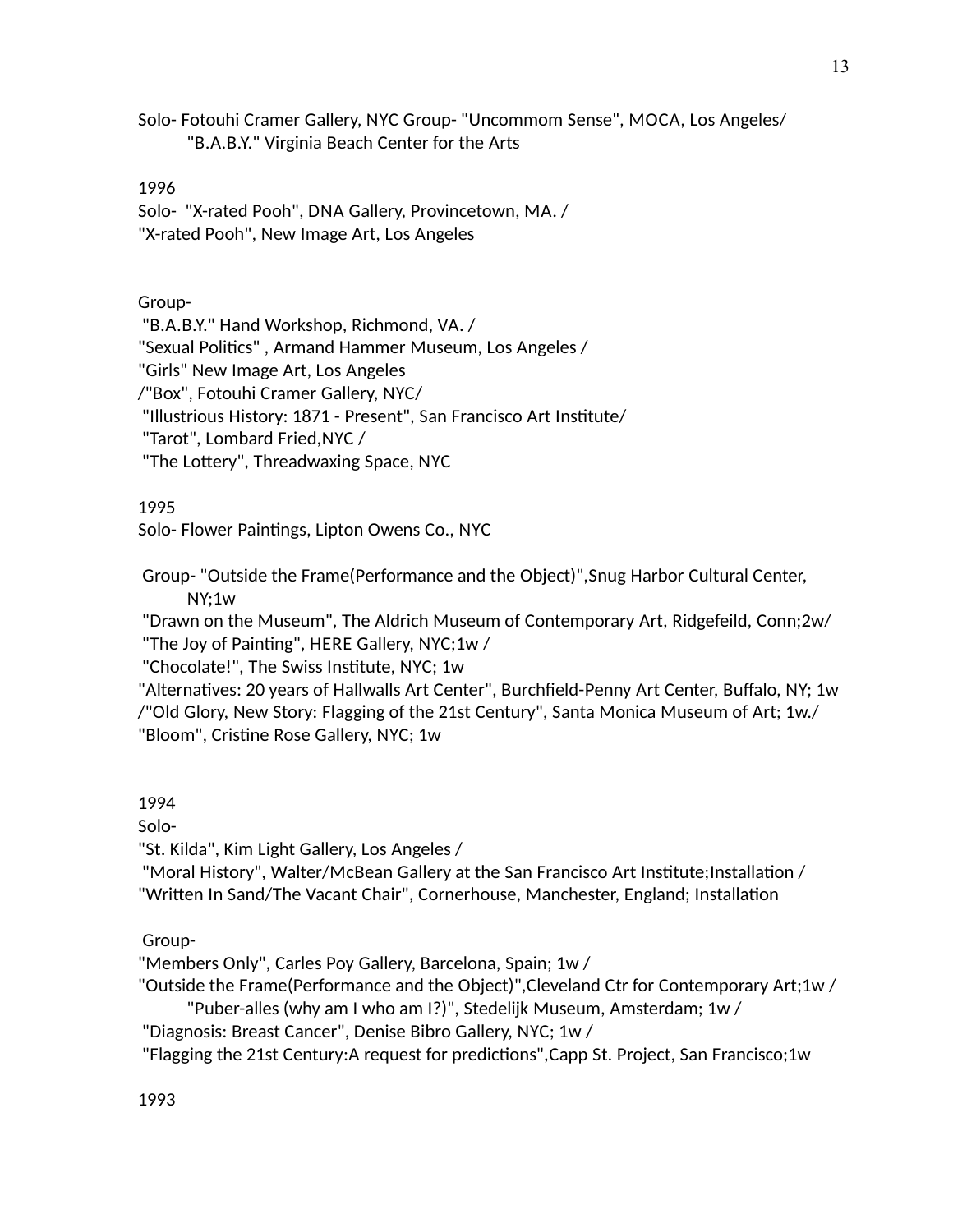Solo- "Drawings and Paintngs",Rebolosso Gallery, Minneapolis, MN

/ "Memento Mori", Intermedia Arts, Minneapolis, MN; Installation /

"Written In Sand/The Vacant Chair", Gallery 76, Ontario Coll. of Art, Toronto; Installation /

"Drawings from Enough Is Enough", Lipton/Owens Co., NYC Group- "The Return of the Exquisite Corpse", The Drawing Center, NYC; 1w / "The Seventh Wave", John Hansard Gallery, Southampton U.K.; 1w /

"42nd St. Art Project", Creative Time, NYC; Installation /

"The Seventh Wave", Milch, London U.K.; 1w /

"The Seventh Wave", Newport Harbor Art Museum, Newport Beach, CA; 1w

#### 1992

Solo- "Memento Mori", The Kitchen - NYC; Installation /

"Memento Mori", Museum of Contemporary Art, Los Angeles; Installation /

"Writen In Sand", Hallwalls Contemporary Art Center, Bufalo, NY; Installaton /

"Written In Sand", Amy Lipton Gallery, NYC; Installation

### Group-

"A Paper Trail", Berland/Hall Gallery - NYC; 1 w "Womenz Words", Coup de Grace Gallery - NYC; 3 w / "Bloody Sunday", Irish Arts Center, NYC / "Nepotism 2", Max Fish, NYC;  $1 w /$ "Shapeshifters", Amy Lipton Gallery, NYC; 3w / "Faculty Exhibiton", SFAI Walter/McBean Gallery, San Francisco; 1w / "Without", The Lab, San Francisco; 1w / "The Anti-Masculine", Kim Light Gallery, Los Angeles; 1w / "Day Without Art", Museum of Contemporary Art, Los Angeles; 1w / "Art In Nyack", Edward Hopper Art Center, Nyack NY; 3w

### 1991

Solo- "The Virgin Mary Is Pro-Choice", Painted Bride - Philadelphia; Installation / World Tatoo - Chicago / "Feminine Instnct", Rene Fotouhi Fine Art East - East Hampton, N.Y./ "Memento Mori", Projects U.K. - Newcastle, England; Installation

### Group-

"Original Sin", Hillwood Art Museum - Long Island,NY; 1 w./ "High Risk Manuscripts", Southern Exposure - San Francisco; 1 w./ "STILLSTAND Switches", Shedhalle - Zurich, Switz; 2 w./ "Outspoken Women: Heated Treatments in the '90's", Intermedia Arts - Minneapolis; 4 w./ "Erotic Drawings", Artspace - San Francisco; 1 w./ "Burning in Hell", Franklin Furnace - NYC; 1 w.

1990

Solo- World Tatoo - Chicago /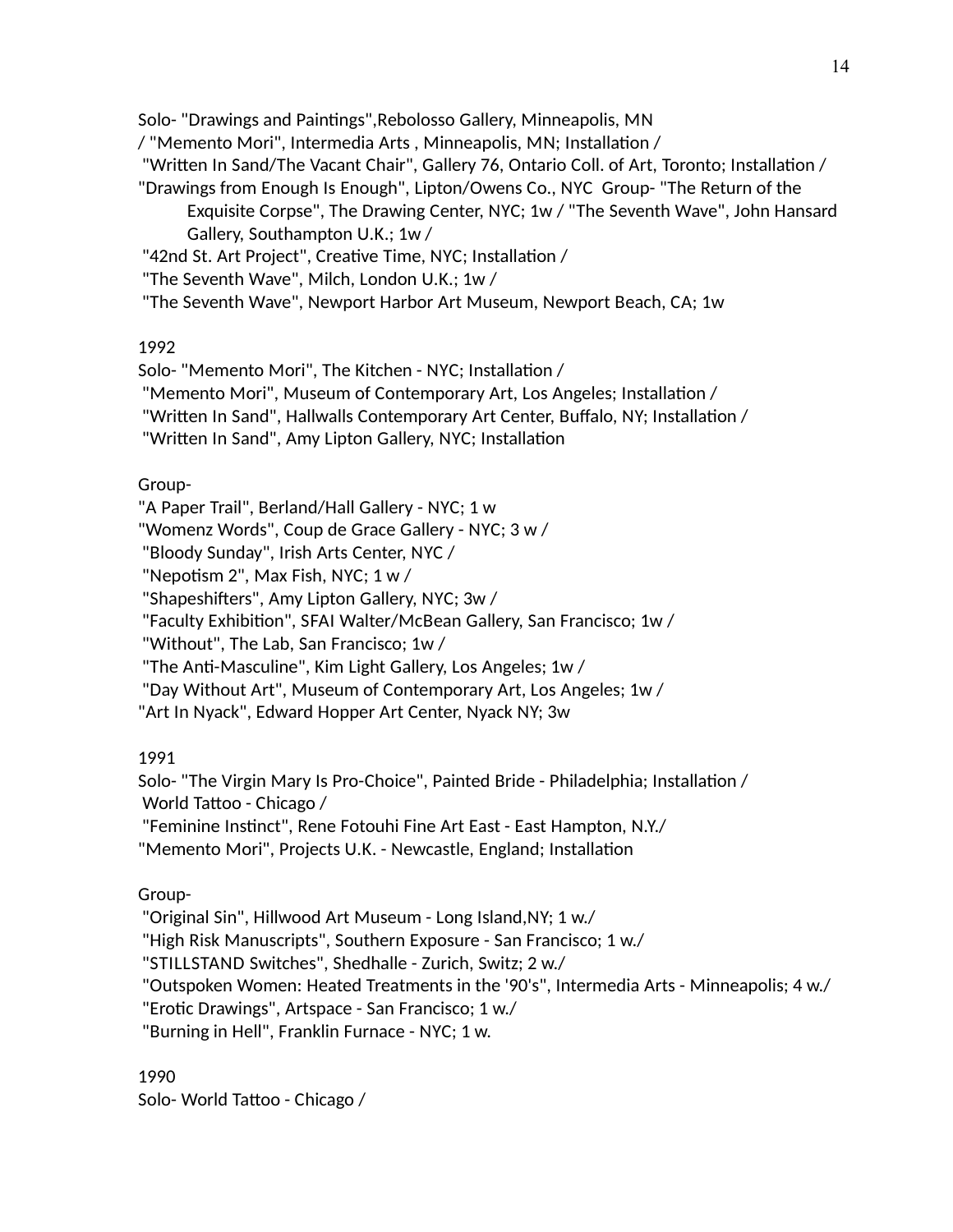"A Woman's Life Isn't Worth Much", Franklin Furnace-New York; Installation

Group-

"Language in Art", The Aldrich Museum of Contemporary Art - Ridgefield, Conn.; 1 w./ The Berkeley Museum - Berkeley, CA; 1 w./ "An Army of Lovers", PS 122 Gallery - New York; 1 w./ "Elvis Art", World Tatoo Gallery - Chicago; 1 w./ "ACT-UP's Auction for Action", Paula Cooper Gallery - New York; 1 w./ "Soul Survivors", Beacon St. Gallery - Chicago; 3 w./ "Fax Attack", Andrea Ruggieri Gallery - Wash.DC; 1 w./ "Benefit for The Kitchen", Castelli Graphics - New York; 1 w./ "Tony Oursler", Diane Brown - New York; 1 w. (collaboration with Tony Oursler) / "Group Show", World Tatoo - Chicago; 4 w./ "Brut '90", White Columns - New York; 3 w.

1989 Solo-BoBo-San Francisco

Group- "Modern Myths", Real Art Ways-Hartford, Conn; 1 w./ "What's Wrong With This Picture?", San Francisco Arts Commission Gallery-S.F.,CA; 1 w./ "Nepotism", Hallwalls-Buffalo,NY; 2 w./ "The Bi-National, Art in the Late 80's", Kunsthalle Bremen-Bremen; 1 w.

1988 Solo- PS 122 Gallery-New York

Group-

"The Bi-National, Art in the Late 80's", Stadtische Kunsthalle-Dusseldorf; 1 w.

1987

Group- "Visual AIDS Beneft", Loughelton Gallery-New York; 2 w./ "Nausea", Limbo Gallery-New York; 2 w.

1986 Group- "Invitational Benefit 1986", P.S. 122 Gallery-New York; 1 w.

1985 Solo-Mo David Gallery-New York / 8 BC-New York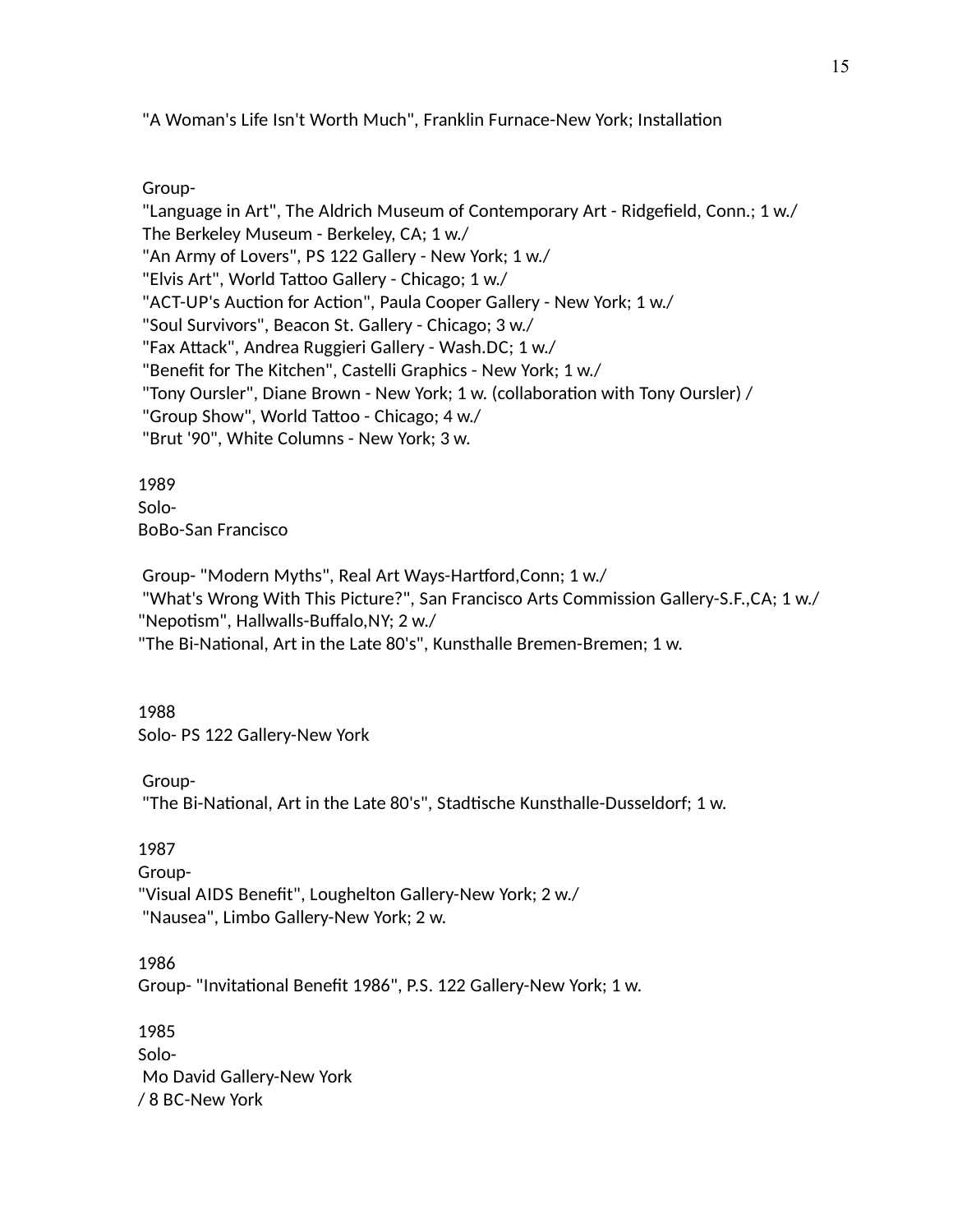Group-

"The Friends Show", A Gallery-New York; 1 w. "East Infection", Zero One Gallery-Los Angeles; 2 w / "Payola", Mo David Gallery-New York; 5 w.

#### 1982

Group-

"Drawing", Mo David Gallery-San Francisco; 1 w.

#### **Other Collaborative Projects**

Memorials, a song cycle and film by Robert Steel and Todd Lauterbach. Libretto by Karen Finley Life After - Activist Memorials and Digital Collaboration Iowa Theatre, Iowa Memorial Union, Iowa City, Iowa October 2013

#### **Sarasota Film Festval, Sarasota, Florida-**April 18, 2012

#### RHYTHM OF STRUCTURE: BOWERY AND BEYOND

Documentary of John Sims curated exhibit Rhythm of Structure and Finley's l installaton, *Many Moods of Love*

April 19, 2012

#### **Media on Main, Sarasota Florida**

#### **Selby Gallery**

Rhythm of Structure: Square Root of Love exhibit,

*Many Moods of Love* by Finley

An interactive sound installation where Finley takes the musical compilation of the *compositons of Andre Kastelenatz's Many Moods of Love and layers his 58 songs of orchestrated muzak. The songs are edited and laid on top of each other so there is one song comprised of the 58 songs.* 

#### **PUBLIC WORKS**

2010 ongoing – Open Heart, Gusen Austria – a public outdoor ceramic installation in memory of children killed at Gusen Concentration Camp created with others in America and Austria, children and survivors -